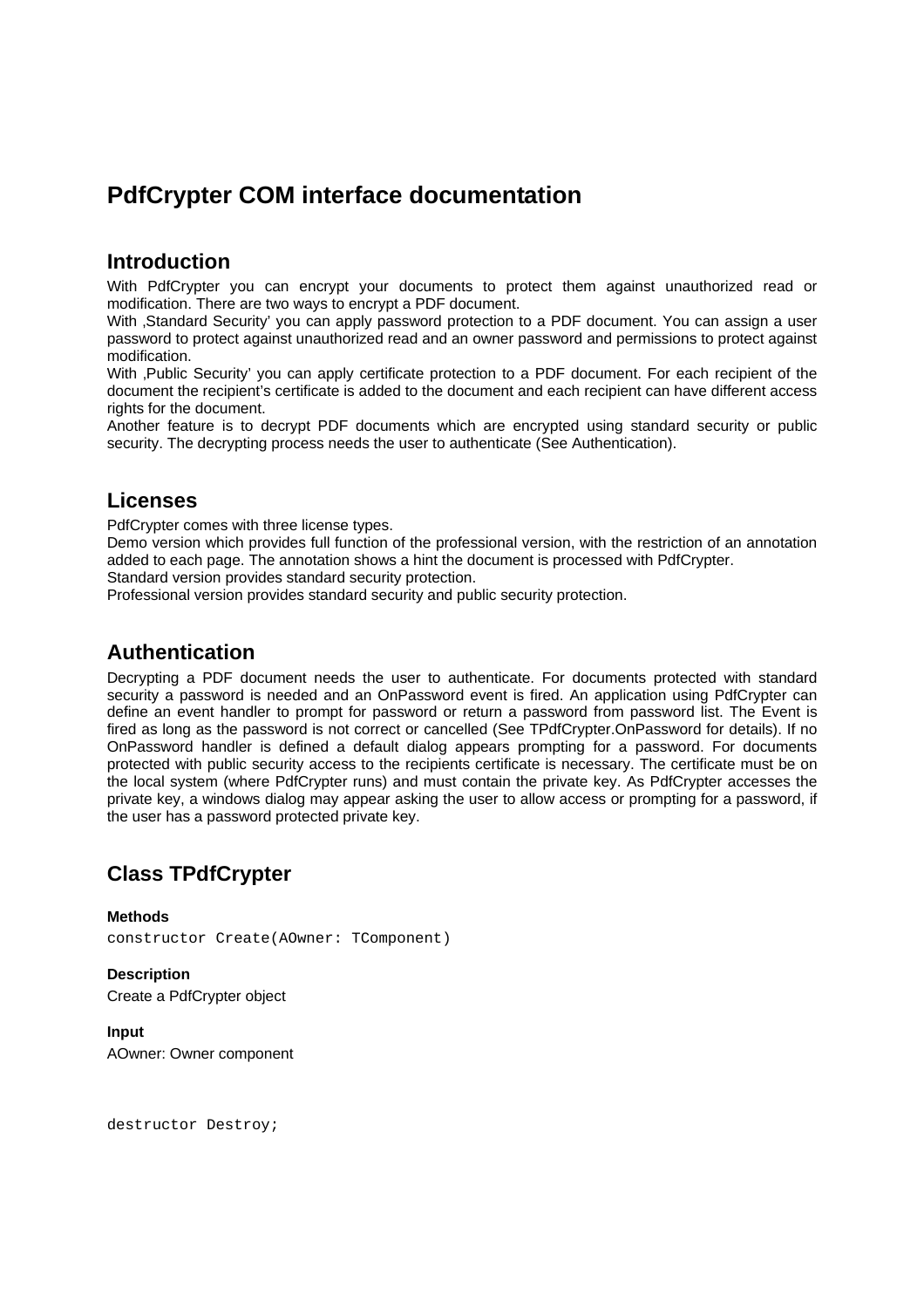**Description**  Free PdfCrypter object

procedure Connect;

**Description**  Connect to PdfCrypter COM Server.

**Condition**  PdfCrypter COM Server must be registered on local machine using regsvr32.exe.

procedure OpenDocument(const Filename: WideString; out Success: WordBool)

**Description**  open a PDF document for further processing with PdfCrypter.

**Input**  Filename: name of PDF file.

## **Output**

Success : true, if PDF file could be open.

procedure CloseDocument

**Description**  Close PDF document.

**Condition**  Document must be open.

procedure IsDocumentOpen(out IsOpen: WordBool)

## **Description**

Test, if a PDF document is opened with PdfCrypter.

#### **Output**

IsOpen: true, if document is open.

procedure SaveDocumentAs(const Filename: WideString)

## **Description**

Save PDF document to file.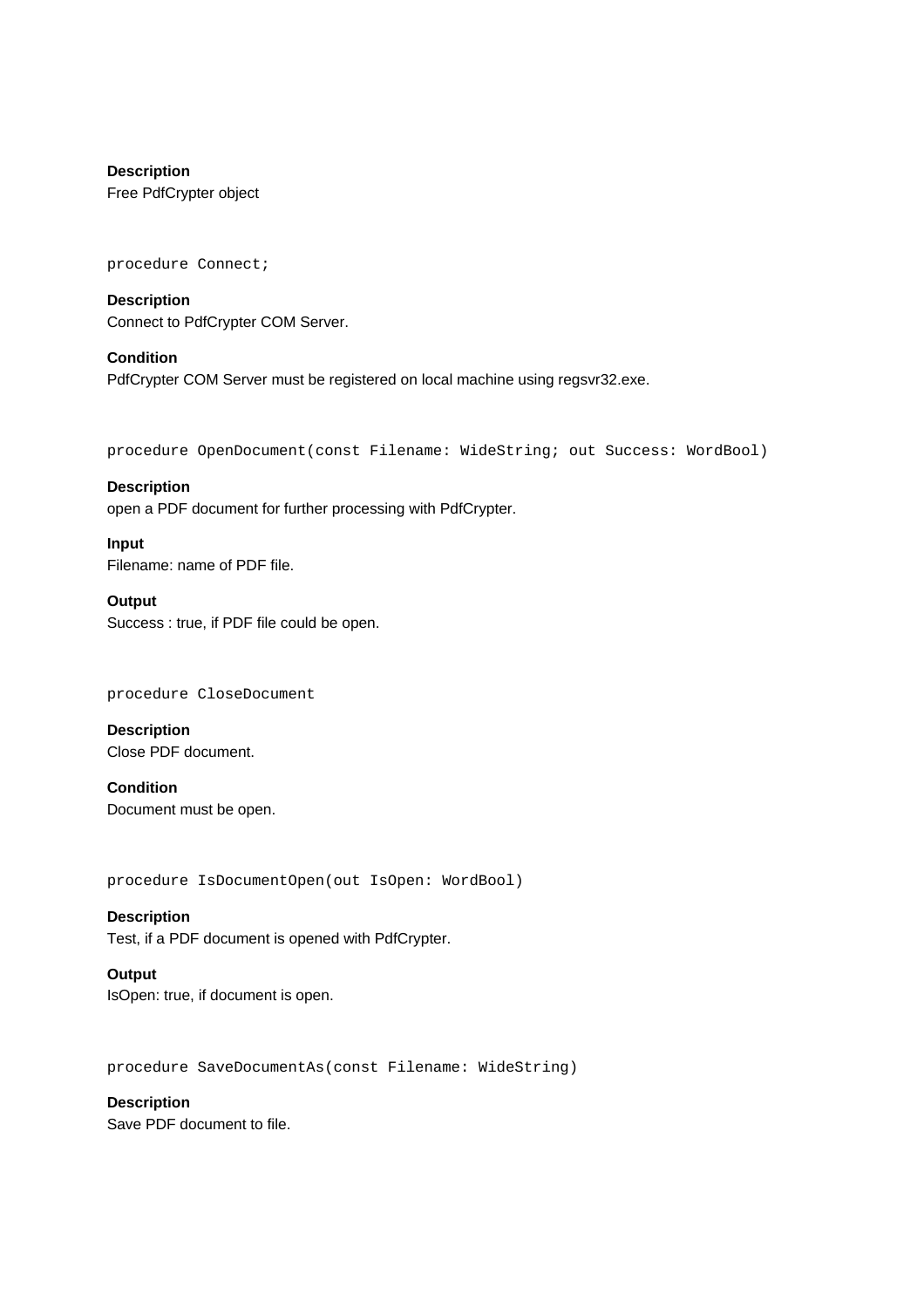**Input**  Filename: name of target PDF file.

## **Condition**

Document must be open. Filename must be different from filename used in OpenDocument.

procedure SaveDocument

**Description**  Save PDF document

```
procedure GetDocumentVersion(out MajorVersion: SYSINT; 
                               out MinorVersion: SYSINT)
```
## **Description**

Get PDF document version.

## **Output**

MajorVersion: major PDF version number MinorVersion: minor PDF version number

### **Condition**

Document must be open.

```
procedure GetDocumentInfo(out Title: PChar; out Producer: PChar; 
                           out Author: PChar; out Success: WordBool)
```
## **Description**

Get PDF document information.

## **Output**

Title: Document title Producer: Application created the PDF document Author: Author of document Success: for Unencrypted Documents always true, else true, if authentication was successful.

## **Condition**

Document must be open. SecurityInfo must not be crpUnknown.

## **Remark**

GetDocumentInfo reads part of the PDF Info dictionary, which may be encrypted. In this case authentication is needed (See Authentication). Data of Title, Producer and Author is only valid, when Success is true.

procedure GetStandardSecurityInfo(out EncryptMetadata: WordBool; out CryptAlgorithm: CrpCryptAlgorithm;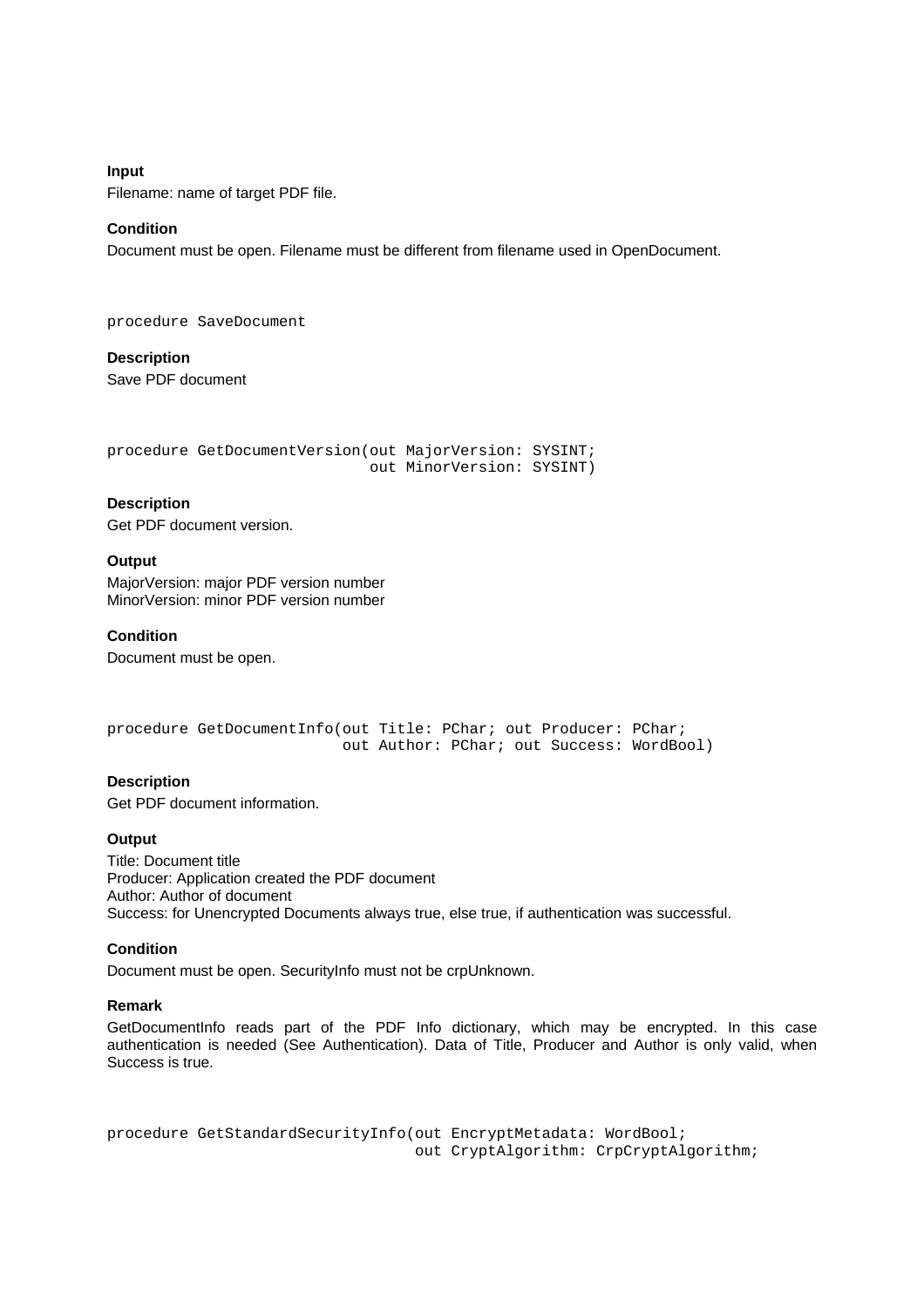out KeyLength: SYSINT; out Permissions: LongWord)

## **Description**

Get security information for PDF document encryted with standard security.

## **Output**

EncryptMetadata: true, if PDF metadata is encrypted

CryptAlgorithm: algorithm used for encryption. If PDF document uses crypt filters, the algorithm used for the default stream filter is returned.

KeyLength: Length of encryption key in bits. If PDF document uses crypt filters, the key length for default stream filter is returned.

Permissions: User Access rights for the document (See Permissions for description)

#### **Condition**

Document must be open. The value of SecurityInfo property must be crpStandard else information is invalid.

```
procedure GetPublicSecurityInfo(out CryptAlgorithm: CrpCryptAlgorithm; 
                                  out KeyLength: SYSINT; 
                                  out EncryptMetadata: WordBool; 
                                   out ARecipients: IRecipients)
```
## **Description**

Get security information for PDF document encrypted with public security.

#### **Output**

CryptAlgorithm: Algorithm used for encryption. If PDF document uses crypt filters, the algorithm used for default stream filter is returned.

KeyLength: Length of encryption key in bits. If PDF document uses cryptfilters, the key length for default stream filter is returned.

EncryptMetadata: true, if PDF metadata is encrypted

ARecipients: collection of recipient data returned as IRecipients interface.

#### **Condition**

Document must be open. The value of SecurityInfo property must be crpPublicKey else information is invalid.

procedure GetBestEncryptionMethod( out EncryptionMethod: CrpEncryptionMethod)

#### **Description**

Call this to get best (highest) encryption method can be applied to current PDF document, depending on PDF document version.

#### **Output**

EncryptionMethod: highest Encryption method can be used with PDF document.

## **Condition**

Document must be open.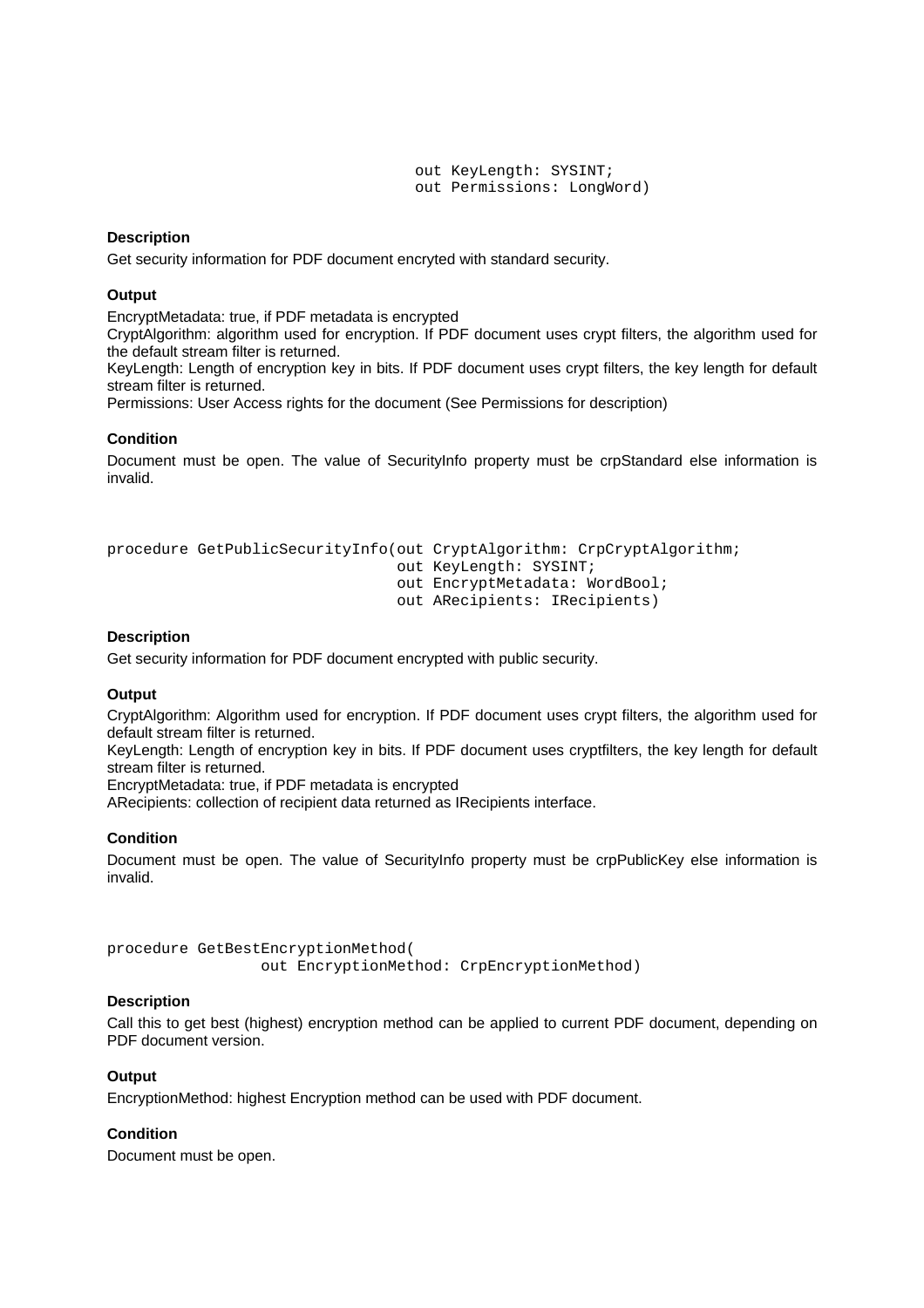```
procedure AddStandardSecurity(const UserPassword: WideString; 
                                const OwnerPassword: WideString; 
                                Permissions: LongWord; 
                                EncryptMetadata: WordBool; 
                                EncryptionMethod: CrpEncryptionMethod)
```
## **Description**

Apply Standard Security (password protection) to PDF document. See Remark 2.

## **Input**

UserPassword: Password needed to open PDF document for reading. OwnerPassword: Password needed to change permissions. Permissions: Permissions for those gained document access with UserPassword. See Remark 1. EncryptMetadata: true to Encrypt documents metadata or false to leave unencrypted. See Remark 3. EncryptionMethod: Encryption method

## **Condition**

Document must be open. EncryptionMethod must not be crmDocumentCompatibly with a PDF 1.0 Document.

```
procedure AddPublicSecurity(const ARecipients: IRecipients; 
                              EncryptionMethod: CrpEncryptionMethod; 
                              EncryptMetadata: WordBool)
```
## **Description**

Apply Public Security (certificate protection) to PDF document. See Remark 2.

## **Condition**

Document must be open. Apply only to PDF documents with version of at least 1.4.

procedure RemoveSecurity

## **Description**

Remove Security from PDF document. See Remark 2.

## **Condition**

Document must be open. SecurityType must not be not crpUnknown.

```
procedure GenerateCertificate(CertificateData: OleVariant; 
                                out X509Certificate: OleVariant)
```
## **Description**

Generates a self signed X.509 Certificate

## **Input**

CertificateData A ASN.1 structure containing parameters to generate a X.509 certificate. See below.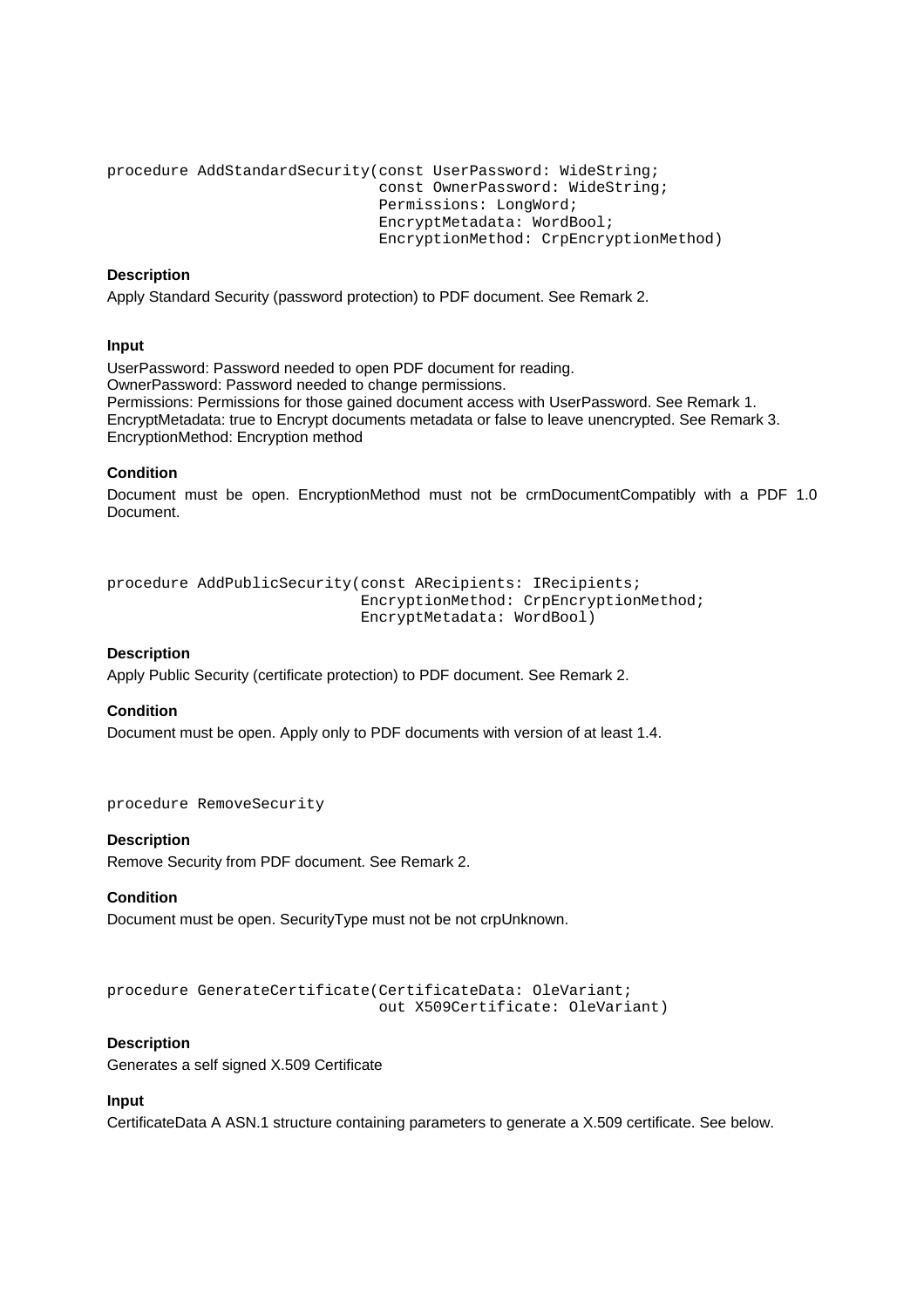## **Output**

X509Certificate ASN.1 structure of a X.509 certificate (can be stored as .cer file)

## **ASN.1 structure for CertificateData**

```
CertificateData ::= Sequence { 
 Version INTEGER, 
 Algorithm INTEGER, 
 KeyLength INTEGER, 
 ValidFrom Datetime (UCT), 
 ValidTo Datetime (UCT), 
  SerialNumber INTEGER, 
 Issuer RDNSequence (see X.501), 
 Subject RDNSequence 
}
```
Version: Version number of this structure must be 1. Algorithm: Signature Algorithm identifier must be a Value of CrpCertAlgorithm. KeyLength: The length of Encryption key in Dwords. ValidFrom, ValidTo: Validity period of the certificate. SerialNumber: serial number of the certificate. Issuer: Exhibitor properties. Subject: Applicant properties.

```
procedure SetLicenseInfo(const Username: WideString; 
                           const LicenseKey: WideString)
```
### **Description**

Set License information.

## **Input**

Username: user name LicenseKey: Serial number

function Version: BStr;

#### **Description**

Get the version of the COM server library.

function GetHashValue: BStr;

#### **Description**

Get the hash value for the library file. The hash is built with SHA256 algorithm. The hash value result is in hexadecimal form.

## **Remark 1**

Permissions are a combination (+) of values of CrpSecurityPermissions. Some Permissions need at least PDF Version 1.4 see CrpSecurityPermissions. If you use these permissions with a PDF document of lower version the version number is set to 1.4. If EncryptionMethod is crmDocumentCompatibly and PDF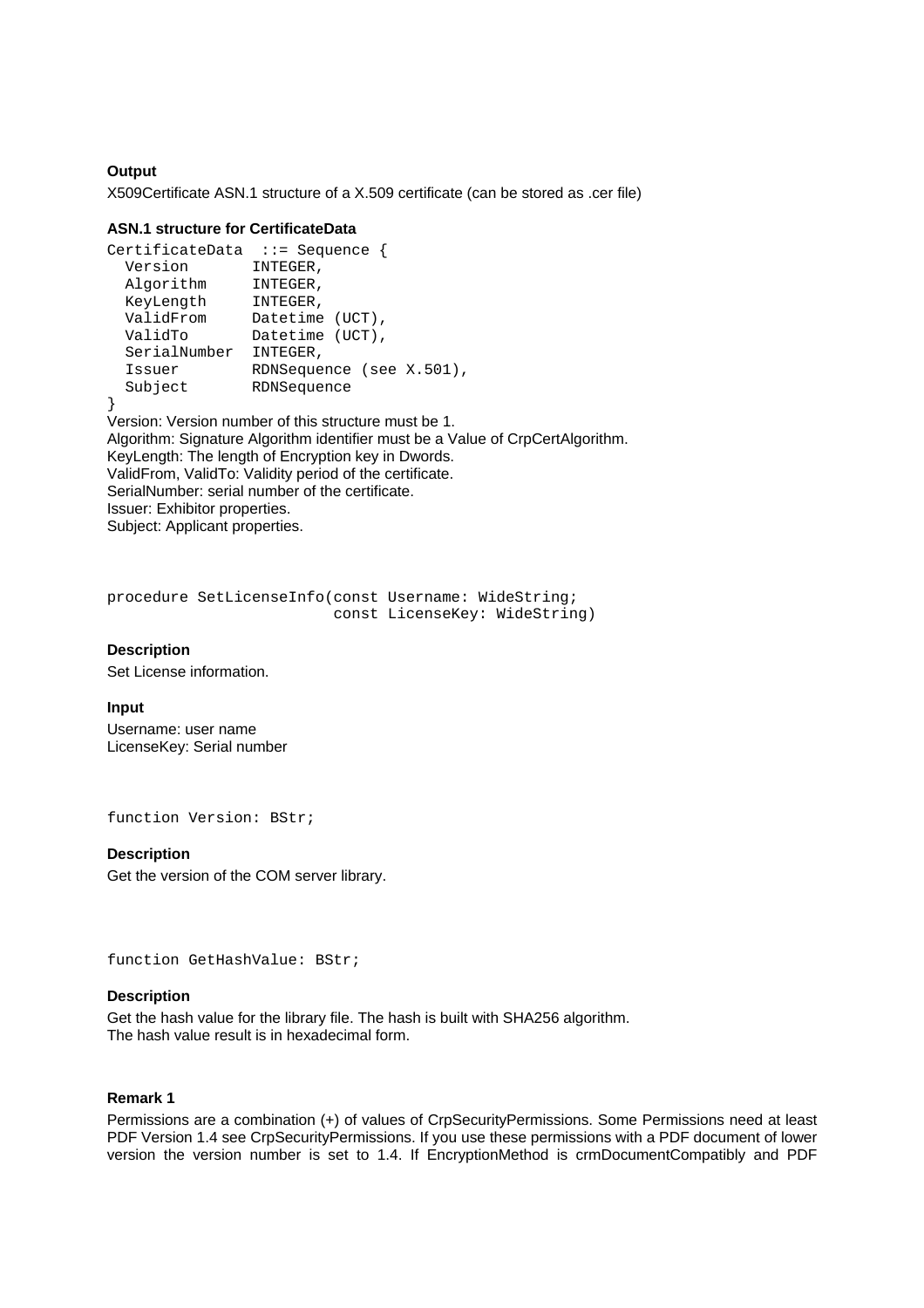version is lower 1.4 then permissions marked with PDF 1.4 are ignored.

#### **Remark 2**

Adding security to PDF document or removing security from PDF document does not affect the document until you call SaveDocument or SaveDocumentAs. This may lead to inconsistencies. For example you remove security from a encrypted document and call GetDocumentInfo, which accesses encrypted information, you may asked for a password to decrypt information. An application using PdfCrypter must handle these inconsistencies itself. To Avoid these problems call SaveDocument(As) each time you are changing security and reopen the new document with OpenDocument.

### **Remark3**

Setting EncryptMetadata to false to leave metadata unencrypted is only possible with PDF Version 1.5 or greater. If EncryptionMethod is crmDocumentCompatibly and PDF documents version number is lower then 1.5 then a value of false for EncryptMetadata is ignored. For other values of EncryptionMethod the PDF version number is set to 1.5 if the current document contains a lower version number.

### **Properties**

property SecurityInfo: CrpSecurityType readonly

### **Description**

Kind of Security used to encrypt PDF document (See CrpSecurityType).

**Condition**  Document must be open.

property Version: WideString readonly

#### **Description**

Version number of PdfCrypter COM Interface.

property LicenseType: CrpLicenseType readonly

#### **Description**

LicenseType of PdfCrypter (See CrpLicenseType)

property Recipients: IRecipients readonly

## **Description**

Creates a new Recipient Collection accessible through IRecipients interface.

property DocumentPageCount: Integer readonly

## **Description**

Number of pages in PDF Document.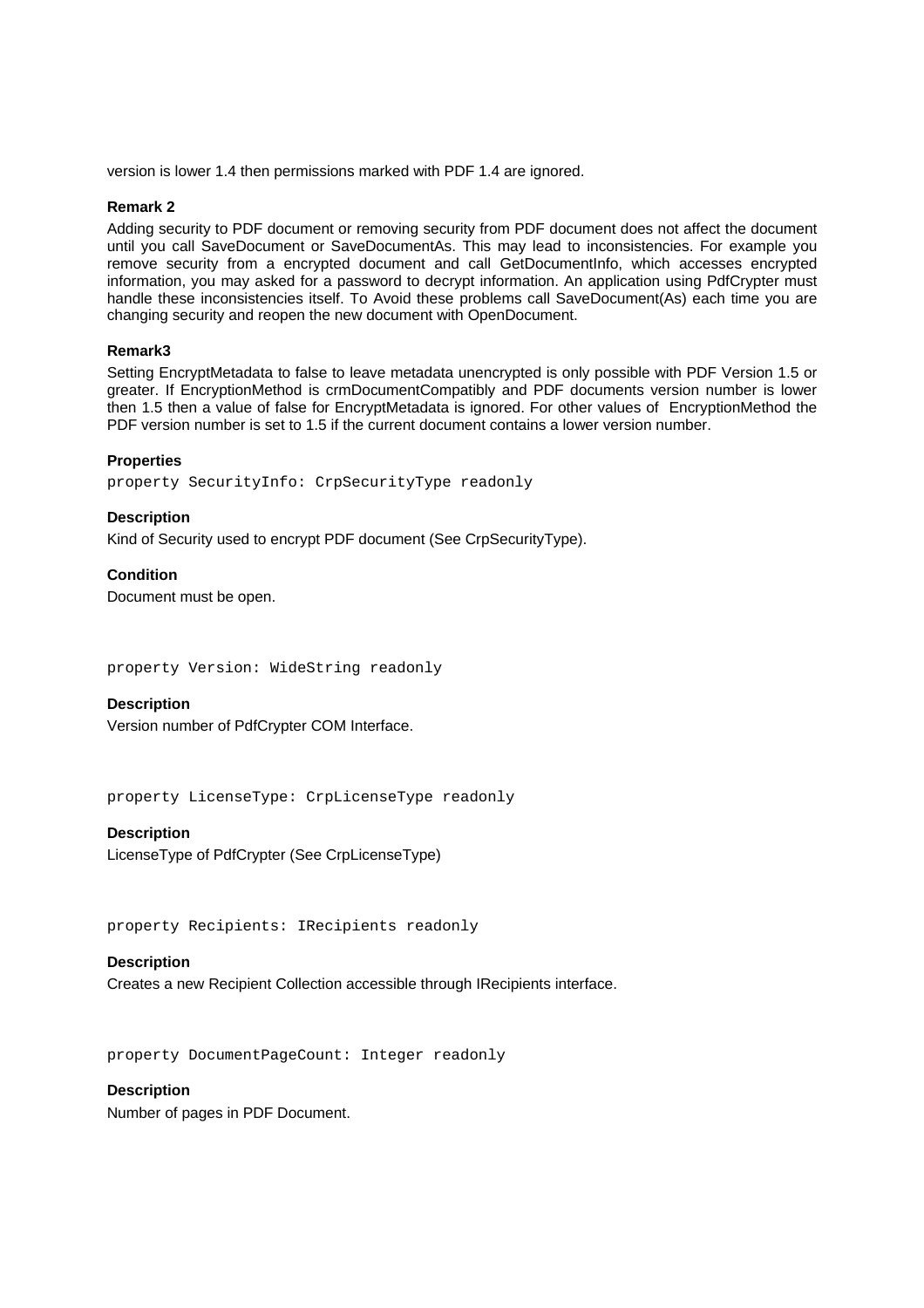## **Condition**

Document must be open.

property DaysLeft: Integer readonly

## **Description**

The number of days left for using PdfCrypter trial version.

**Condition**  Available after registration. Information loaded with initialization.

## **Events**

property OnProgressTotal : procedure(Sender : TObject; Percent: SYSINT; out Abort: WordBool)

## **Description**

Fired by some methods to show progress of the method call.

### **Input**

Sender: PdfCrypter object (TPdfCrypter) Percent: Progress in percent

## **Output**

Abort: Set to true, to cancel operation else this can be leaved unchanged.

## **Remark**

Fired by SaveDocument, SaveDocumentAs, OpenDocument.

```
property OnProgressDetail : procedure(Sender : TObject; Percent: SYSINT; 
                                        out Abort: WordBool)
```
## **Description**

Fired by some methods to show progress of parts of a method called.

#### **Input**

Sender: PdfCrypter Object (TPdfCrypter) Percent: Progress in percent.

## **Output**

Abort: Set to true, to cancel operation else this can be left unchanged.

## **Remark**

Fired by SaveDocument, SaveDocumentAs, OpenDocument.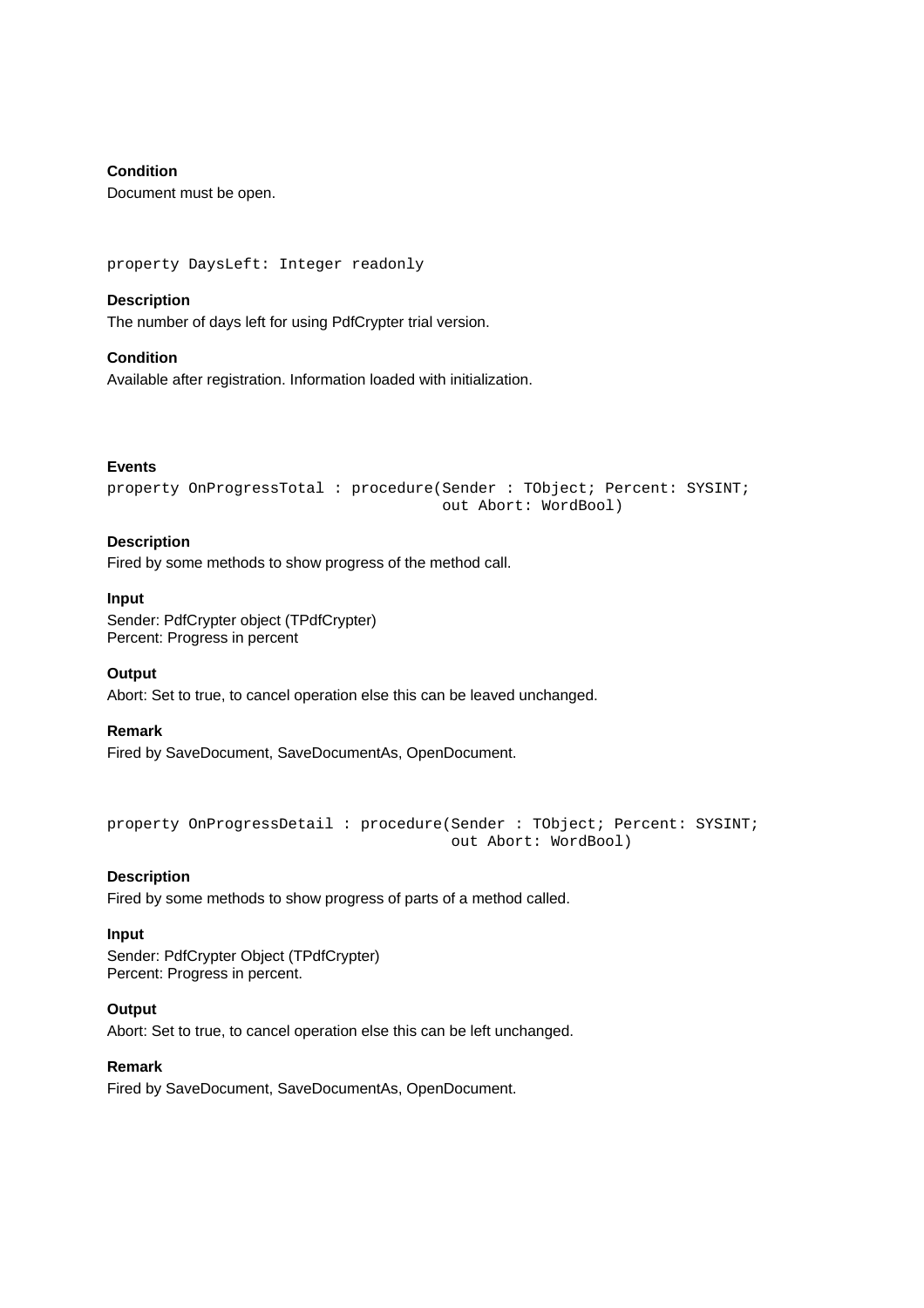property OnStatusTotal : procedure(Sender : TObject; Text: OleVariant)

#### **Description**

Message of action performed currently.

## **Input**

Sender: PdfCrypter object (TPdfCrypter) Text: Status message (string)

### **Remark**

Fired by SaveDocument, SaveDocumentAs, OpenDocument.

property OnStatusDetail : procedure(Sender : TObject; Text: OleVariant)

## **Description**

Message containing detailed information while processing a method call.

## **Input**

Sender: PdfCrypter object (TPdfCrypter) Text: Status message (string)

## **Remark**

Fired by SaveDocument, SaveDocumentAs, OpenDocument.

property OnError : procedure(Sender : TObject; Text: OleVariant; var Handled : WordBool)

## **Description**

This event is fired, when an error occurs.

#### **Input**

Sender: PdfCrypter object (TPdfCrypter) Text: Error message (string)

## **Output**

Handled: Set to true in your own handler, else an Exception is raised.

```
property OnPassword : procedure(Sender : TObject; out Password: OleVariant; 
                                  out Cancel: WordBool; 
                                  var OwnHandler: WordBool)
```
## **Description**

This event is fired, when a PDF document protected with standard security needs to be decrypted.

## **Input**

Sender: PdfCrypter object (TPdfCrypter)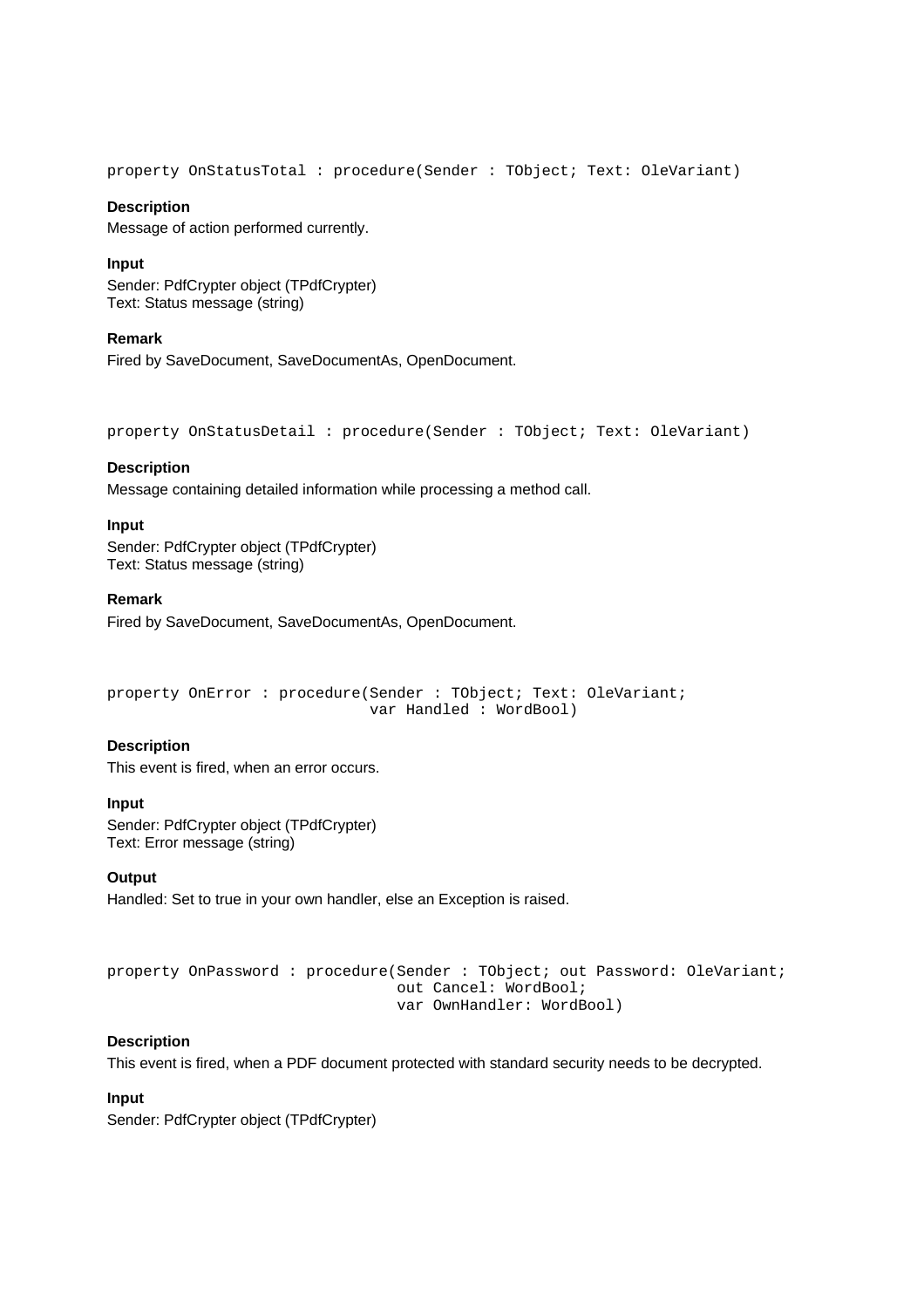## **Output**

Password: Password (string) Cancel: Set to true, to cancel operation. OwnHandler: Set to true, if OnPassword does handle this event, else leave unchanged.

## **Remark**

If OnPassword is not assigned the value of OwnHandler is false. In this case a default dialog appears prompting for password. Fired By SaveDocument, SaveDocumentAs, RemoveSecurity.

## **IRecipients**

Collection of IRecipient items.

**Methods**  procedure Remove(Index: SYSINT)

## **Description**

Remove i-th Recipient item from collection.

**Input**  Index: Index of item to remove.

## **Condition**

Index must be in range of 1 to value of Count property.

#### procedure Clear

**Description**  Clear Collection.

**Properties**  property Count: Integer readonly

**Description**  Number of IRecipient items in collection.

property Item[Index: SYSINT]: IRecipient readonly

## **Description**

Get i-th Item of collection.

**Input**  Index: Index of item.

**Condition**  Index must be in range of 1 to value of Count property.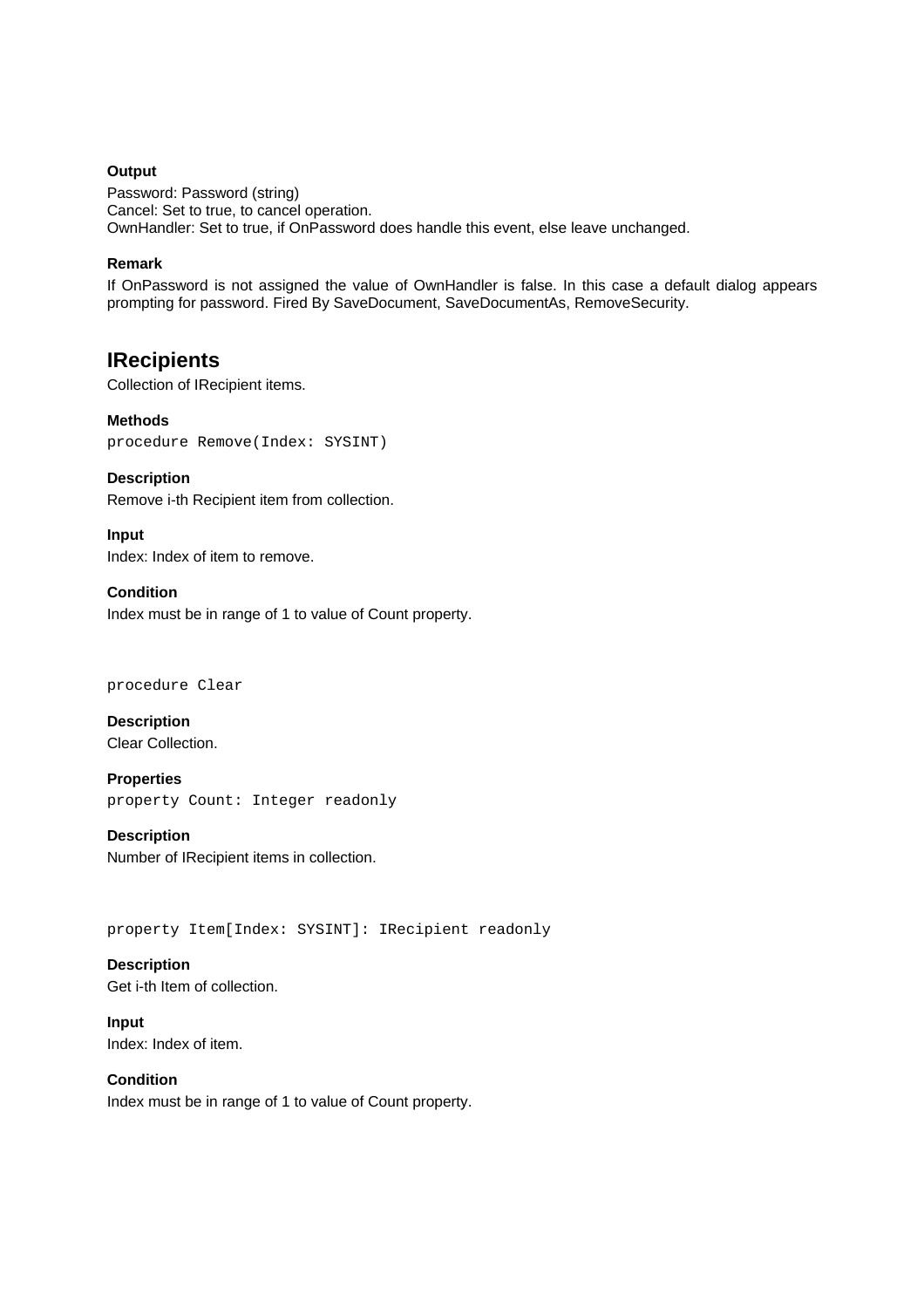property Add: IRecipient readonly

## **IRecipient**

This interface is used to access the collection items of the IRecipients interface. This interface is used for two different purposes. If creating a PDF document encrypted with public security you add Recipients to the IRecipients collection. In this case only the Certificate and the Permissions properties need to be set. If you get information about a PDF document encrypted with public security, only the SubjectData property of IRecipient is filled.

## **Properties**

property Certificate: OleVariant read/write

## **Description**

Certificate is a string containing the DER encoded ASN.1 structure of a X.509 Certificate.

property Permissions: LongWord read/write

## **Description**

Permissions are a combination (+) of CrpSecurityPermissions values.

property SubjectData: OleVariant read/write

## **Description**

SubjectData is a string containing information on the applicant of the certificate stored as ASN.1 structure of type IssuerAndSerialNumber specified in RFC 2315.

## **CrpSecurityType**

This type lists the possible security types used with PDF documents:

crpNone: Document is not encrypted crpStandard : Document is protected with standard security crpPublicKey: Document is protected with public security crpUnknown: Document is protected with some security no supported by PdfCrypter

## **CrpCryptAlgorithm**

This type lists encryption algorithms used in PDF documents craCR4: RC4 Algorithm (propietary algorithm of RSA Security) craAES: AES Algorithm (Advanced Encryption Standard)

## **CrpEncryptionMethod**

This type lists the encryption methods can be used to encrypt a PDF document with PdfCrypter and the PDF version that is at least needed.

crmNone: No Encryption possible (PDF 1.0) crmRc4\_40: RC4 Algorithm with 40-bit key. (PDF 1.1) crmRc4\_128: RC4 Algorithm with 128-bit key. (PDF 1.4)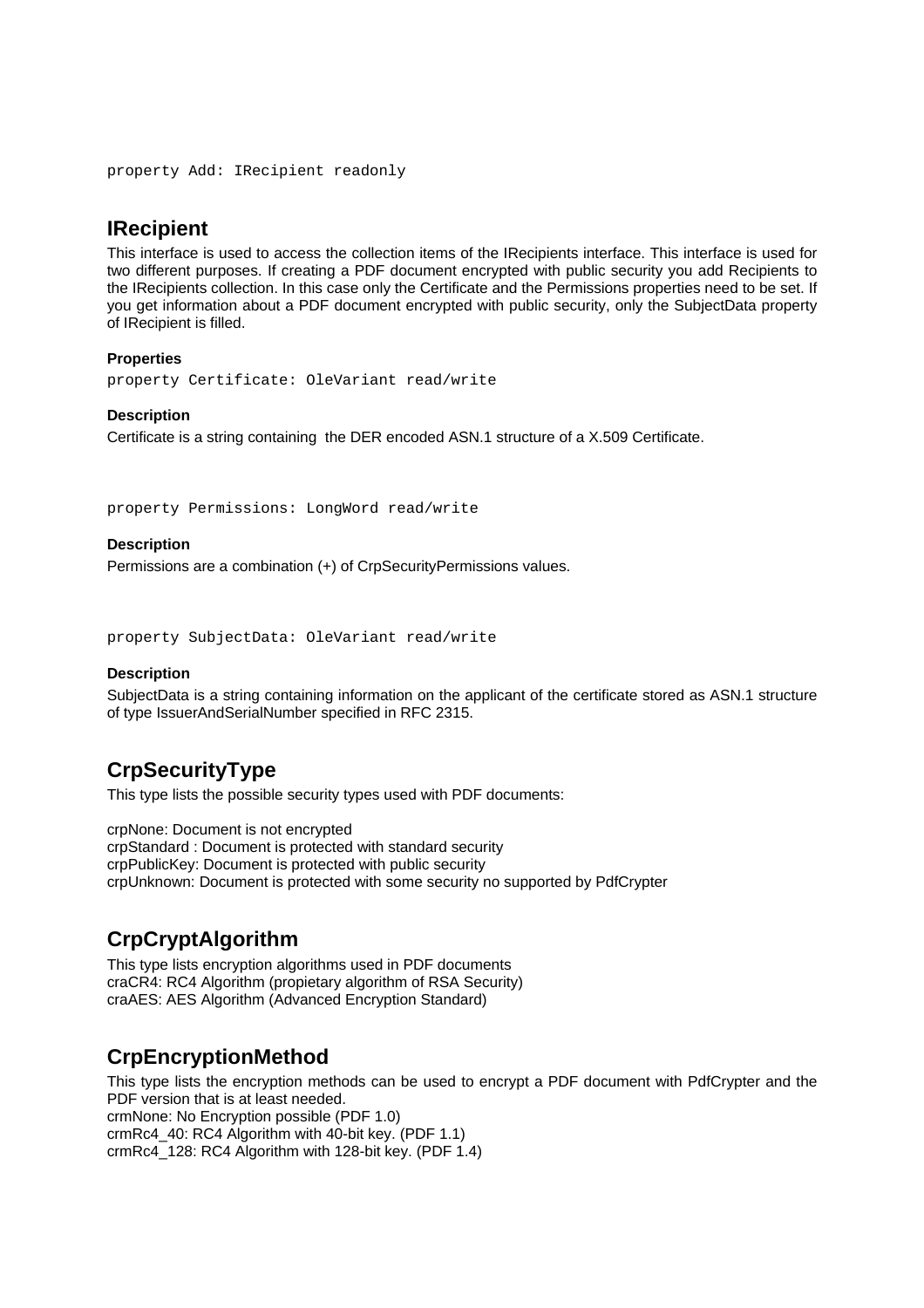crmAES\_128: AES Algorithm with 128-bit key. (PDF 1.6) crmDocumentCompatibly: One of the above depending on version of current PDF document loaded with OpenDocument.

# **CrpCertAlgorithm**

This type list the signature algorithms used in certificate generation ca\_SHA1\_RSA: RSA Encryption with SHA-1 finger print.

## **CrpSecurityPermissions**

This type lists the access rights can be applied to a PDF document crsPrint: print document. crsModifyContent: crsExtractText crsModifiyAnnotations

The following are available with PDF version 1.4 or higher crsFillFormFields crsExtractTextAndGraphic crsAssembleDocument crsPrintHighQuality

# **CrpLicenseType**

This type lists the possible license modes of PdfCrypter crlUnregistered: Unregistered (Demo version). crlStandard: Standard version. crlProfessional: Professional version.

# **Example**

```
Adding public security to a PDF document. 
procedure Example; 
var 
   Recipients: IRecipients; 
   Recipient : IRecipient; 
   PdfCrypter : TPdfCrypter; 
   IsOpen : Wordbool; 
   Certificate : string; 
   Permissions : LongWord; 
begin 
   // create crypter object 
   PdfCrypter := TPdfCrypter.Create(nil); 
   // connect to com server 
   PdfCrypter.Connect; 
   // open PDF document to encrypt 
   PdfCrypter.OpenDocument('C:\Test.pdf', IsOpen); 
   if not IsOpen then 
     Exit; 
   // get a recipient collection; 
   Recipients := PdfCrypter.Recipients; 
   // add one recipient to collection 
   Recipient := Recipients.Add; 
   // load X.509 certificate from a file or from a certificate storage
```